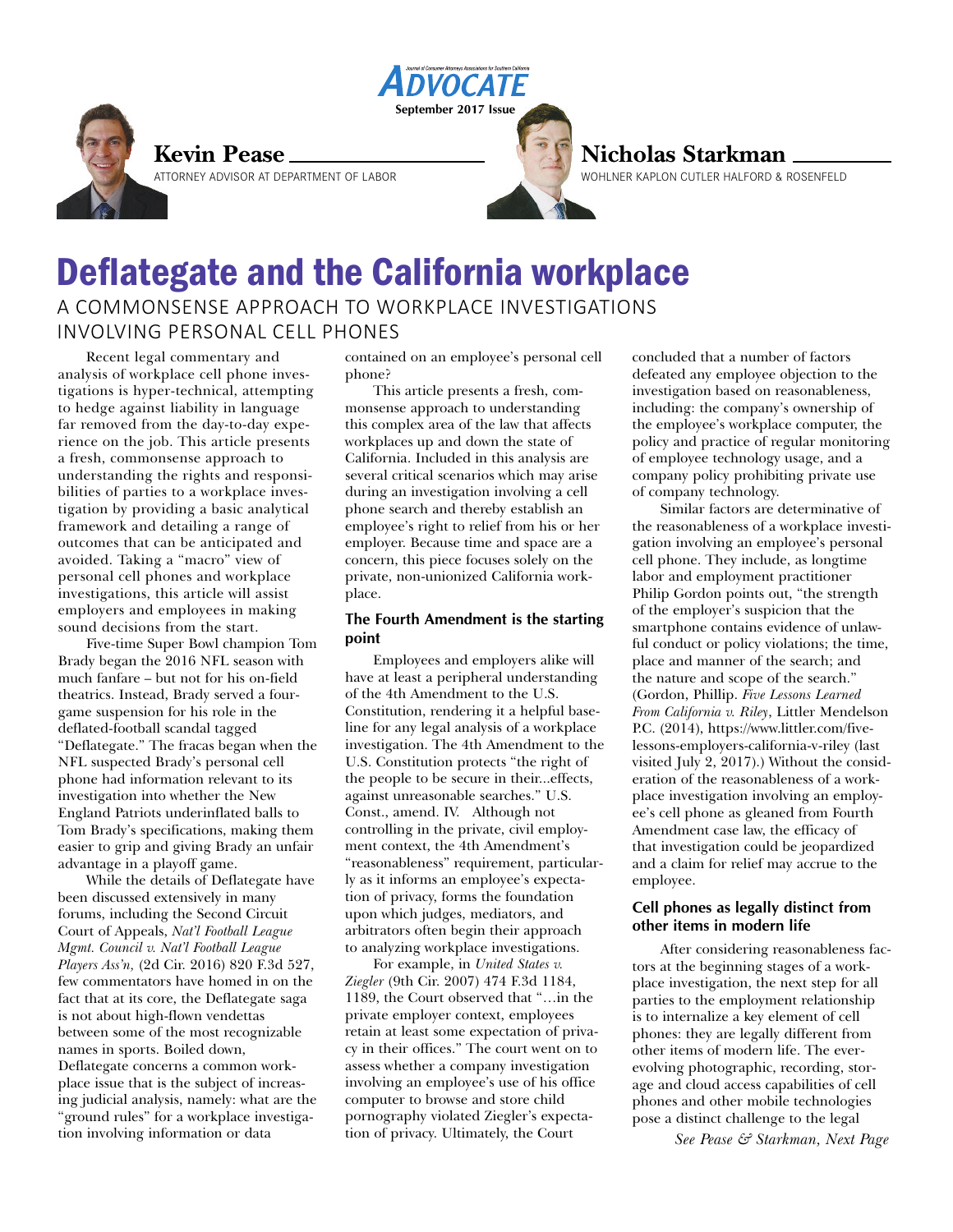

system's ability to keep pace. As one district court in California has observed: "The storage capacity of today's cell phone is immense…' [t[hat information is, by and large, of a highly personal nature: photographs, videos, written and audio messages (text, email, and voicemail), contacts, calendar appointments, web search and browsing history, purchases, and financial and medical records.'" (*United States v. Phillips* (E.D. Cal. 2014) 9 F. Supp. 3d 1130, 1141, citing *United States v. Cotterman* (9th Cir.2013)709 F.3d 952, 957 (en banc).) In attempting to cram cell phones into existing legal structures, counsel have trotted out a litany of analogies, including likening cell phones to: a pager or a computer memo book; a closed container, a diary, a computer, and a cigarette pack and a footlocker. (See, e.g*., People v. Diaz* (2011) 51 Cal.4th 84, 92.) Still, courts recognize there is nothing quite like a cell phone in terms of the range of potentially accessible data and privacy interests implicated and have been historically at somewhat of a loss to classify them.

The chorus of attorneys and judges clambering for guidance concerning phones apparently reached the ears of the United States Supreme Court justices, who determined unanimously in *Riley v. California* that, absent a warrant, police are generally prohibited from searching a cell phone following an arrest. (*Riley v. California* (2014) 134 S.Ct. 2473, 2494- 96.) Reinforcing the notion that cell phones are a category unto themselves, Chief Justice Roberts noted: "Modern cell phones are not just another technological convenience. With all they contain and all they may reveal, they hold for many Americans 'the privacies of life.'" (*Ibid.*) To bring *Riley* from the criminal into the employment context, employers and employees alike should be vigilant in recognizing that personal cell phone searches require special care and consideration beyond that which is accorded to searches of an employee's office, backpack, purse, wallet, or other objects.

#### **Pitfalls in workplace investigations: causes of action**

The issue of whether private employers are entitled to seize and search their

employee's private cell phones turns on context. Improper searches and seizures potentially give rise to several different causes of action. Generally, these claims hinge not on ownership of the phone, but on a balancing test applied to the facts at hand, i.e., whether the Employer's interest in the information on the phone justifiably outweighs the privacy interest the employee has in their own data, texts, photos and videos, etc. Invasion of privacy, wrongful discharge, and intrusion into private matters are several of the major causes of action an employee may allege against an employer based on improper conduct around the cell phone search.

#### **Invasion of privacy**

The lead case on invasion of privacy under the California constitution and the privacy violation based on the common law tort of intrusion into private matters is *Hernandez v. Hillsides, Inc.* (2009) 47 Cal.4th 272. In that case, the employer, a private, non-profit residential facility for neglected and abused children, installed a camera in the office of two employees without their knowledge and consent in order to "catch" a third party who was utilizing employer computers after hours to access pornography. The camera never actually recorded during business hours. Nonetheless, when the employees learned of the camera, they sued, alleging a California constitutional claim of invasion of privacy and intrusion into private matters. The California Supreme Court noted that these sources of privacy protection are "not unrelated" and analyzed each cause of action and its elements.

In a successful claim based on invasion of the California constitutional right of privacy, a plaintiff must first demonstrate that he or she has a legally cognizable privacy interest. Such interests boil down to carrying out personal tasks without being surveilled as dictated by the norms and mores of the time. For example, one of the plaintiffs in *Hernandez* pointed out that she would change into athletic clothes before working out at the end of the day.

Second, a plaintiff 's privacy interest must be reasonable (note the Fourth Amendment's influence here). Whether

an interest is reasonable is evaluated on a case-by-case basis in the context of the situation. While that is of little help to the reader here, the Court in *Hernandez* did note that a reasonable privacy interest involves the opportunity to be notified in advance and provide consent.

Finally, the intrusion must be serious – the Court describes it as an "egregious breach of social norms." One can imagine a scenario where an employer confiscates a private cell phone and publishes photos, videos, texts, and data from the phone on social media or otherwise without the employee's consent as potentially reaching this threshold. Conversely, a defendant may prevail in a state constitutional privacy case by proving that the invasion of privacy is justified because it substantively furthers one or more countervailing interests based on a general balancing test. This can be accomplished by demonstrating that less intrusive means were not immediately available.

A word of caution on *Hernandez*: while this case is helpful for understanding rights and responsibilities under California law, federal courts have distinguished *Hernandez* in matters involving the Fourth Amendment and the secret recording of employees, particularly where the recording is done in areas where employees perform non-work tasks. (See, e.g., *Richards v. County of Los Angeles* (C.D. Cal. 2011) 775 F.Supp.2d 1176, 1186.)

#### **Intrusion into private matters**

The *Hernandez* case also addressed the elements of a common law action for intrusion into private matters. The employee must prove two elements: (1) intentional intrusion into a private place, conversation or matter, including private affairs or concerns (2) in a manner highly offensive to a reasonable person. Whether this cause of action translates to intrusion into a device (as opposed to intrusion into an office or other potentially private area in *Hernandez*) is still a matter of debate. Yet, case law addressing electronic intrusion into an employee's privacy indicates some protection to employees. While it may be from New

*See Pease & Starkman, Next Page*